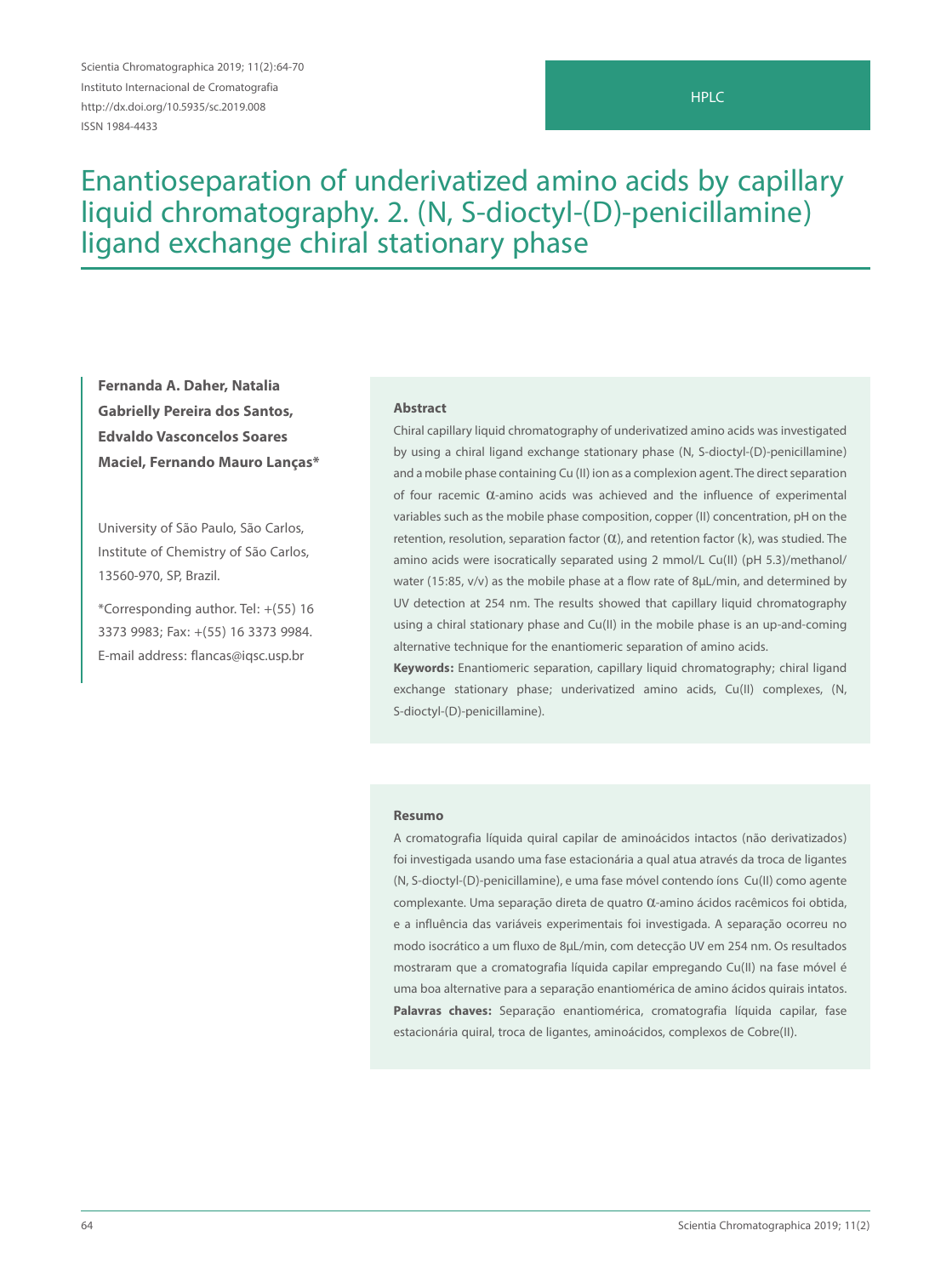# **1. Introduction**

The growing interest in analyzing minute samples in various fields as environmental, clinical, forensic, pharmaceutical chemistry and biotechnology, is one of the driving forces for the rapid development of miniaturized analytical techniques such as capillary liquid chromatography (capillary LC) [1].

Capillary LC is usually carried out on packed fused silica columns of 50-500 µm i.d. and flow rates of 4-10 µL/min. It offers some advantages as reduced consumption of mobile and stationary phases, increased mass sensitivity with concentration sensitive detectors, high separation efficiencies, minimum sample requirements, ease of interfacing with mass spectrometers, and the convenience of use in multidimensional chromatography and unified chromatography [2,3].

An area where the use of capillary LC columns is of particular interest is the separation of enantiomers. Much research has been focused on chiral separations. Although most of the work on enantiomeric separations has been done using conventional LC, miniaturization of the chromatographic system makes it possible to explore new stationary phases that are too valuable to use in larger diameter columns [4]. The reduced consumption of solvents also makes stereoselective additives in the mobile phase less costly [4,5]. Further, due to increased efficiency, it is possible to separate challenging stereoisomers having small chromatographic separation factors  $(\alpha)$  [6,7].

Amino acids are an essential class of biological substances, and the separation of amino acid enantiomers has been widely investigated [8]. Chiral ligand exchange chromatography has proven to be a useful means for separating enantiomers of racemic α-amino acids [8]. Cu (II) complexes of optically active amino acids and their derivatives have been employed in resolving various racemic amino acids as chiral mobile phase additives or chiral stationary phases after binding covalently or hydrophobically to solid column support [8–10].

Noteworthy, Davankov et al. [11] was the first to present a chiral-phase system for the enantiomeric separation of amino acids composed by a reversed-phase packing coated with an appropriate resolving agent and a hydroorganic eluent containing the complex metal ion. Chiral coating agents such as N-alkylhydroxyproline (where alkyl is *n*-C<sub>1</sub>H<sub>15</sub>, *n*-C<sub>10</sub>H<sub>21</sub>, and *n*-C<sub>16</sub>H<sub>33</sub>) produce excellent enantioselectivity, but the separation of some amino acids was still not good enough [12,13].

This study aimed to examine the suitability of capillary liquid chromatography in stereoselective separations of underivatized amino acids on a chiral ligand exchange phase (N, S-dioctyl-(D)-penicillamine) employing  $Cu^{2}$  as the complexing agent.

# **2. Materials and Methods**

#### **2.1. Reagents**

The four amino acids [valine (Val), isoleucine (Ile), tyrosine (Tyr), phenylalanine (Phe)] were all from Sigma (St. Louis, MO, USA). All other chemicals used were of analytical reagent-grade, and the solvents were of HPLC grade. Deionized water was obtained from a Milli-Q water purification system (Millipore, Bedford, MA, USA). The mobile phase was prepared by dissolving a specified amount of CuSO4 in deionized water containing methanol as an organic modifier. Before use, the mobile phase was filtered through a 0.45 µm Millipore filter (Millipore, Bedford, MA, USA) and degassed by purging with helium for 30 min.

### **2.2. Apparatus and Conditions**

The capillary LC equipment consisted of a Phoenix 20 syringe pump (Fisons, Beverly, MA, USA) connected to a packed in-house capillary LC column (200 mm x 0.53 mm i.d. x 5µm). A UV-VIS detector (Fisons, Beverly, MA, USA) operated at 254 nm, equipped with a 35 nL, u-shaped detection cell (Fisons, Beverly, MA,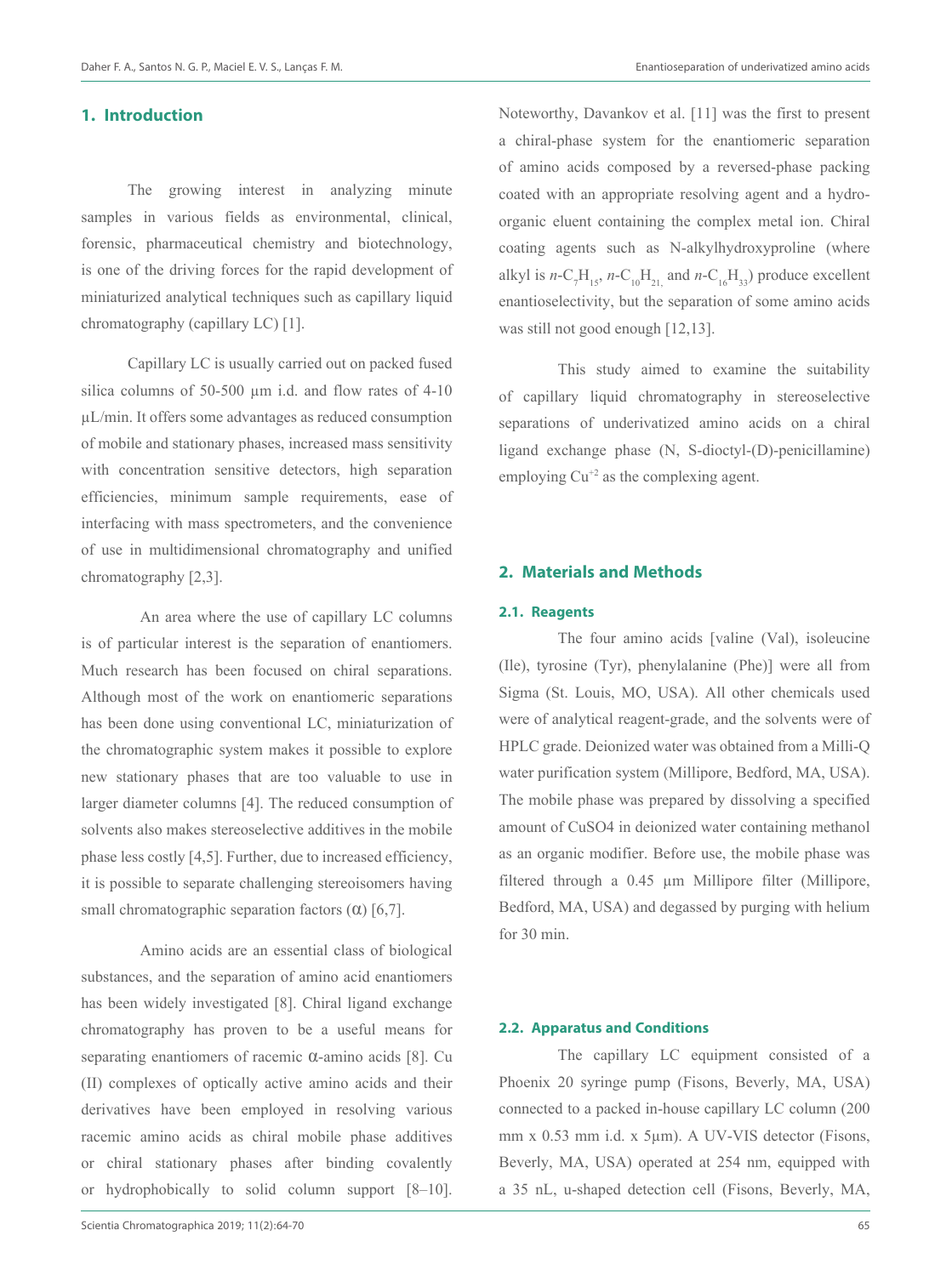USA). A microinjector made the injections with a 60 nL loop (Valco, Houston, TX, USA). The column was slurrypacked [12] with the N, S-dioctyl-(D)-penicillamine stationary phase (Phenomenex, Torrance, CA, USA). The analysis was carried out in the isocratic mode using 2 mM  $CuSO<sub>4</sub>$ :5H<sub>2</sub>O /MeOH/H<sub>2</sub>O (15:85, v/v) as the mobile phase. The data were recorded and integrated with a Chrom-Card data acquisition system (Carlo Erba, Rodano, MI, Italy).

## **2.3. Results and Discussion**

The direct separation of the four amino acids investigated (valine, isoleucine, tyrosine, phenylalanine) was accomplished by ligand exchange capillary liquid chromatography using N, S-(D)-dioctyl-penicillamine as stationary phase (Figure 1) and a hydro-organic mobile phase containing  $Cu^{2}$  as the complexing agent.



**Figure 1.** Chemical Structure of N,S-dioctyl-(D)-penicillamine.

Figure 2 shows the chromatogram of the four amino acids' enantiomers separated on N, S-(D)-dioctylpenicillamine.



**Figure 2.** Enantiomeric Separation of the selected amino acids on a chiral capillary LC column. Column: CSP packed on a fused sílica tubing (200 mm x 0.53 mm x 5µm). Mobile phase:  $Cu^{+2}$ 2mM; methanol/water (15:85, v/v); pH 5.3; Flow = 8 $\mu$ L/min. 1. L-Val; 2. D-Val; 3. L-Ile; 4. L-Tyr; 5. D-Ile; 6. D-Tyr; 7. L-Phe; 8. D-Phe

The effect of the variation of  $Cu<sup>+2</sup>$  concentration in a mobile phase of constant composition [MeOH/H<sub>2</sub>O]  $(15:85, v/v)$  on the retention factor (k), resolution (R), and separation factor  $(\alpha)$  is summarized in Figures 3-5.

As shown in Figure 3, the retention of the enantiomers increases as the  $Cu<sup>+2</sup>$  concentration increase until a maximum is reached  $([Cu<sup>+2</sup>]=1$  mM). From this point, the retention of the enantiomers decreases.



**Figure 3.** Influence of  $[Cu^{+2}]$  on the resolution factor (k) of selected chiral amino acids.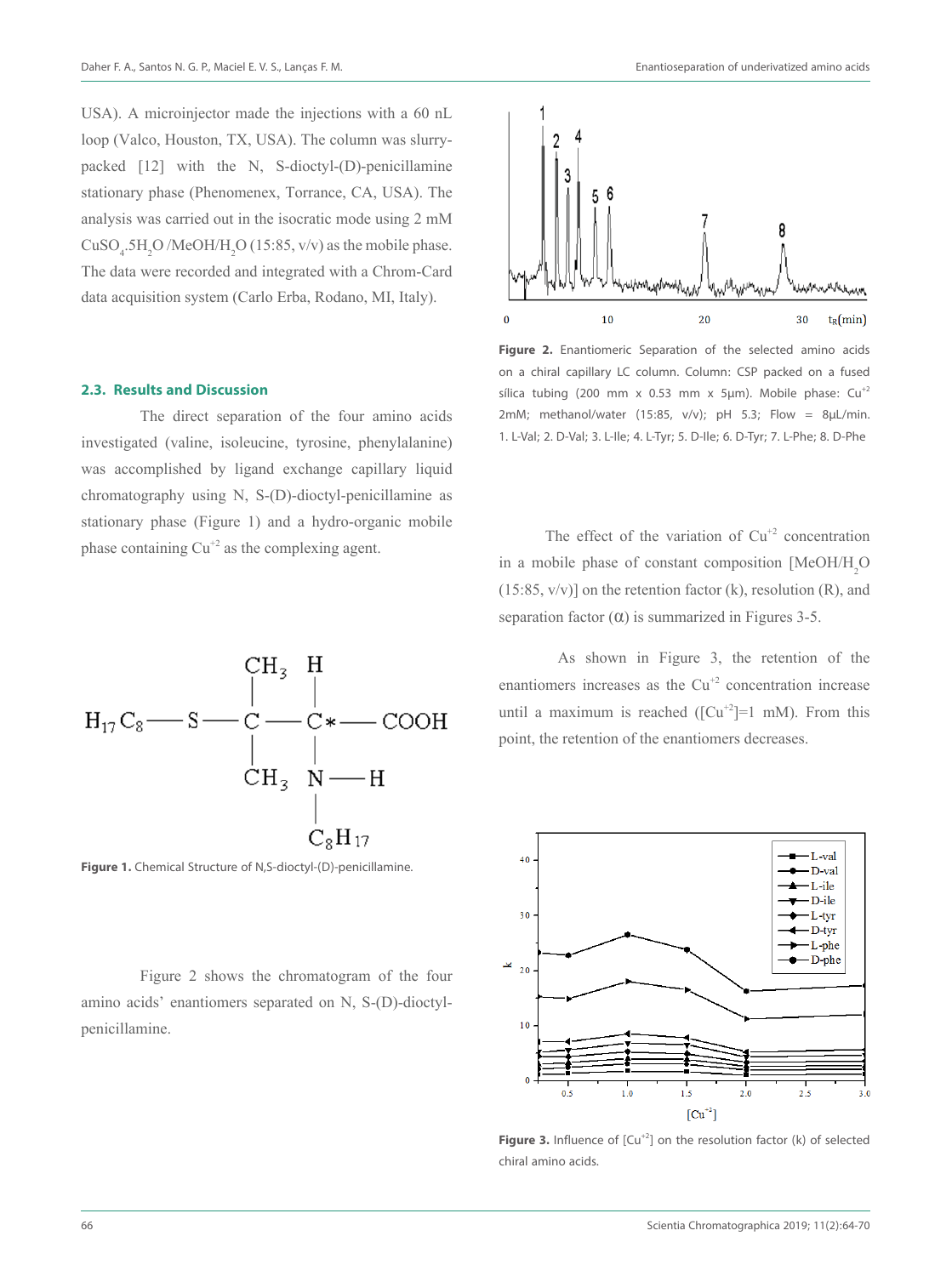This behavior can also be observed in Figure 4, which shows the effect of the increase of  $Cu^{2}$  concentration on the resolution.



**Figure 4.** Influence of  $Cu^{+2}$  on the resolution (R) of selected chiral amino acids.

The enantioselectivity denoted by the separation factors  $\alpha$  does not show any noticeable tendency (Figure 5).



**Figure 5.** Influence of  $[Cu^{+2}]$  on the separation factor  $(\alpha)$  of selected chiral amino

The diminution in the retention of the enantiomers at higher concentrations of  $Cu^{2}$  in the mobile phase may be explained by the fact that increasing the  $Cu<sup>+2</sup>$  concentration enhances the formation of the transient complex between  $Cu^{+2}$  and  $\alpha$ -amino acids. As the stereoselectivity of the isomers of amino acids depends on their complexation with the  $Cu^{2}$  in the mobile phase, this could explain the high-resolution values found between 1mM-2mM. These high-resolution values confirm that N, S-(D)-dioctylpenicillamine is adequate to the enantiomeric separation of valine, isoleucine, tyrosine, and phenylalanine.

The effect of the mobile phase composition on the retention factor (k), resolution (R), and separation factor ( $\alpha$ ) is shown in Figures 6-8.

Figure 6 shows that an increase in the organic modifier content in the aqueous mobile phase diminishes the retention of the enantiomers as denoted by the retention factors (k). However, the retention of the more retained enantiomers (phenylalanine) is diminished significantly compared to that of the less retained enantiomer (valine). It confirms that lipophilic interaction between the α-alkyl substituent of the more retained enantiomer and the octadecyl chains of silica gel is expected to decrease as the polarity of the mobile phase decreases by increasing the content of organic modifier in the mobile phase (9). The reduction in the lipophilic interaction would be more significant with a less polar organic modifier (e. g., acetonitrile). In contrast, the organic modifier does not notably affect the retention of the less retained enantiomers in the aqueous mobile phase.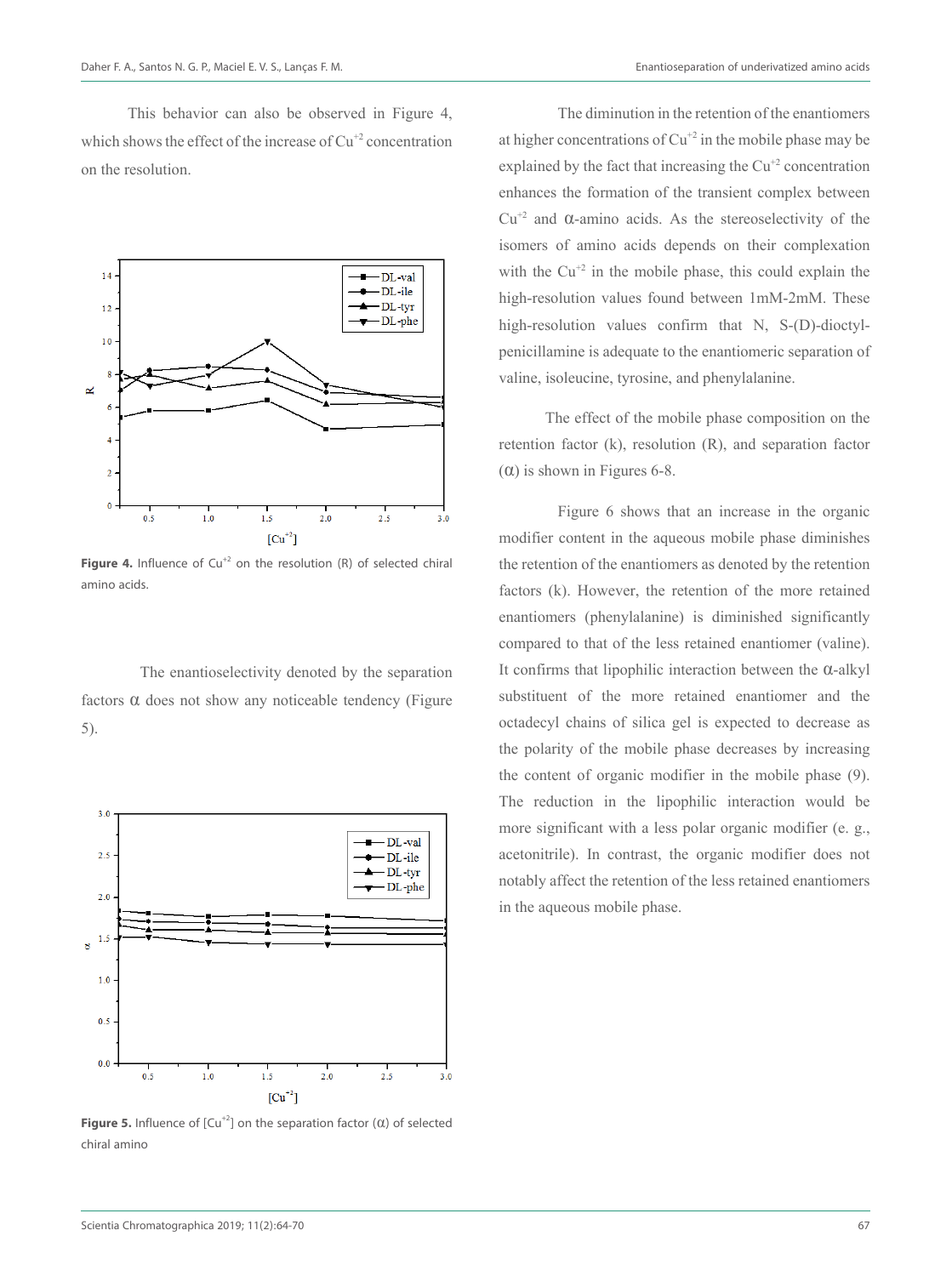



**Figure 6.** Influence of the methanol content of the mobile phase on the separation factor (k) of selected chiral amino acids.

Figure 7 shows the effect of methanol concentration on the resolution. It can be observed that the lipophilic interaction between α-alkyl substituent of the amino acids and the octadecyl chains of silica gel contributes to the enantiomeric separation of the amino acids as resolution decreases significantly with the increase of methanol concentration.



**Figure 7.** Influence of the methanol content of the mobile phase on the resolution (R) of selected chiral amino acids.

It can be seen in Figure 8 that separations factors  $\alpha$ are slightly affected by the variation of methanol (MeOH) in the mobile phase. The separation factors would be modified if less polar organic modifiers were used.



**Figure 8.** Influence of the methanol content of the mobile phase on the separation factor of selected chiral amino acids.

Tables 1 and 2 show the effect of the mobile phase's pH on the retention and separation factors of the amino acids.

**Table 1.** Influence of pH on k for selected chital amino acids

|      |                                          |  |  | pH L-val D-val L-ile D-ile L-tyr D-tyr L-phe D-phe |     |
|------|------------------------------------------|--|--|----------------------------------------------------|-----|
| 4.20 | 0.44  0.62  1.13  1.66  1.56  2.22  4.73 |  |  |                                                    | 6.6 |
|      |                                          |  |  | 5.30 1.10 1.96 2.67 4.39 3.36 5.28 11.3 16.28      |     |
|      |                                          |  |  | 6.04  1.90  2.15  2.97  5.22  3.84  6.56  - -      |     |
|      | 7.00 8.39 13.87 19.5 - - - - -           |  |  |                                                    |     |

**Table 2.** Influence of pH on the resolution (R) of selected chiral amino acids

| pH   | DL-val | DL-ile                   | DL-tyr                   | DL-phe |
|------|--------|--------------------------|--------------------------|--------|
| 4.20 | 1.42   | 3.6                      | 2.72                     | -      |
| 5.30 | 4.69   | 6.93                     | 6.20                     | 5.41   |
| 6.04 | 4.00   | 8.40                     | 6.66                     | 7.40   |
| 7.00 | 8.00   | $\overline{\phantom{a}}$ | $\overline{\phantom{a}}$ |        |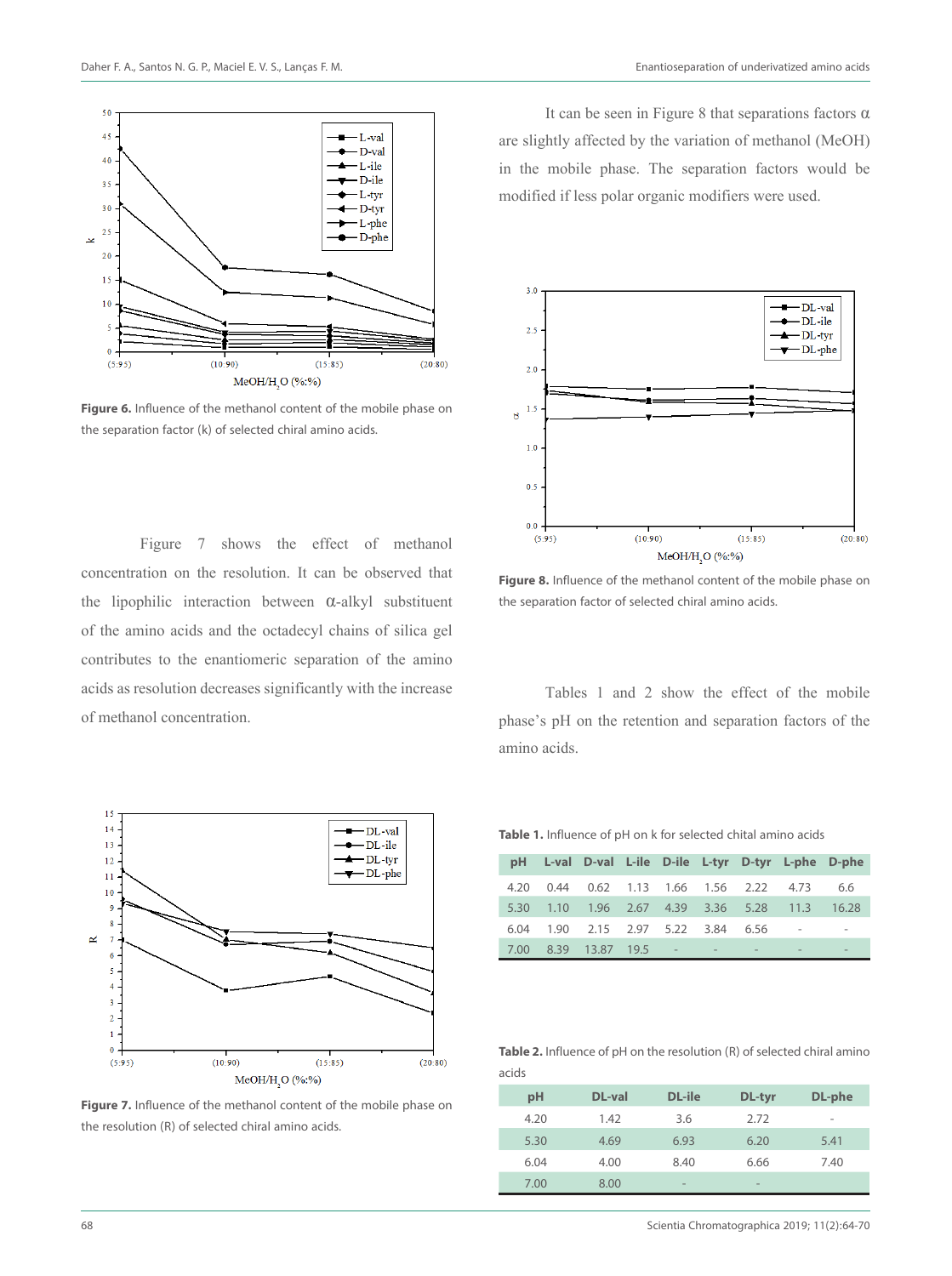It can be observed that pH influenced the separation factors slightly but had a noticeable effect on retention, which increased with higher pH values. This increase on the retention factors affected the resolution (Table 3) since the maximum resolution of isoleucine and tyrosine was achieved at pH 6.04; for valine, the optimum value of resolution was found at pH 7.0 and for phenylalanine, pH 5.3 (above this pH it has been impossible to get data with phenylalanine).

**Table 3.** Influence of pH on α of selected chiral amino acids

| pH   | DL-val | DL-ile                   | DL-tyr                   | DL-phe                   |
|------|--------|--------------------------|--------------------------|--------------------------|
| 4.20 | 1.42   | 1.47                     | 1.42                     | $\overline{\phantom{0}}$ |
| 5.30 | 1.78   | 1.64                     | 1.57                     | 1.39                     |
| 6.04 | 1.80   | 1.76                     | 1.70                     | 1.44                     |
| 7.00 | 1.65   | $\overline{\phantom{a}}$ | $\overline{\phantom{a}}$ |                          |

Therefore, the pH of the mobile phase was set at 5.3.

In general, it could be observed that the  $\lceil Cu^{+2} \rceil$ , the mobile phase composition, and pH affected the resolution of the enantiomers of valine, isoleucine, tyrosine, and phenylalanine. The variation of these parameters showed that the interaction with the stationary phase through hydrophobic interactions was decisive to the resolution of the enantiomers.

# **3. Conclusion**

 In conclusion, capillary liquid chromatography on N, S-dioctyl-(D)-penicillamine column demonstrated to be an excellent technique for the enantiomeric separation of amino acids since it was possible both to separate them without a derivatization step and to obtain excellent resolution. Capillary liquid chromatography saves stationary and mobile phases; the columns can be homemade, and fewer samples are required; these advantages make it a promising technique in chiral separations.

# **Acknowledgments**

 The authors are grateful to São Paulo Research Foundation, FAPESP (Grants 2017/02147-0, 2015/15462- 5, and 2014/07347-9) and Conselho Nacional de Desenvolvimento Cientifico e Tecnológico, CNPq (Grant 307293/2014-9) for the financial support provided. This research project was financed in part by the Coordenação de Aperfeiçoamento de Pessoal de Nível Superior - Brasil (CAPES) - Finance Code 001.